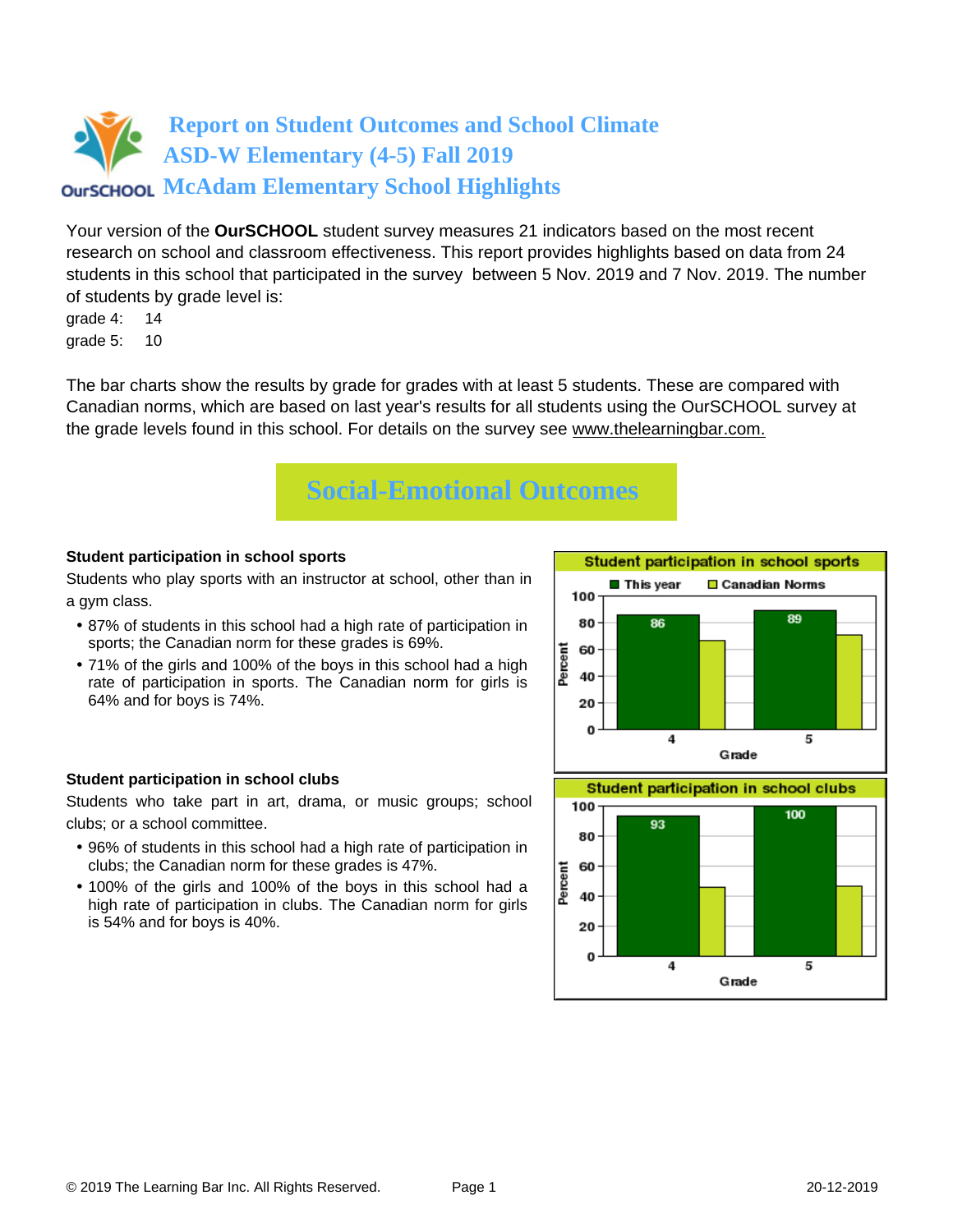# **Social-Emotional Outcomes**

### **Students with a positive sense of belonging**

Students who feel accepted and valued by their peers and by others at their school.

- 65% of students in this school had a high sense of belonging; the Canadian norm for these grades is 81%.
- 57% of the girls and 82% of the boys in this school had a high sense of belonging. The Canadian norm for girls is 80% and for boys is 81%.





Students who have friends at school they can trust and who encourage them to make positive choices.

- In this school, 74% of students had positive relationships; the Canadian norm for these grades is 84%.
- 57% of the girls and 82% of the boys in this school had positive relationships. The Canadian norm for girls is 87% and for boys is 81%.

### **Students that value schooling outcomes**

Students who believe that education will benefit them personally and economically, and will have a strong bearing on their future.

- 96% of students in this school valued school outcomes; the Canadian norm for these grades is 96%.
- 100% of the girls and 100% of the boys in this school valued school outcomes. The Canadian norm for girls is 97% and for boys is 94%.



**Students that value schooling outcomes** 

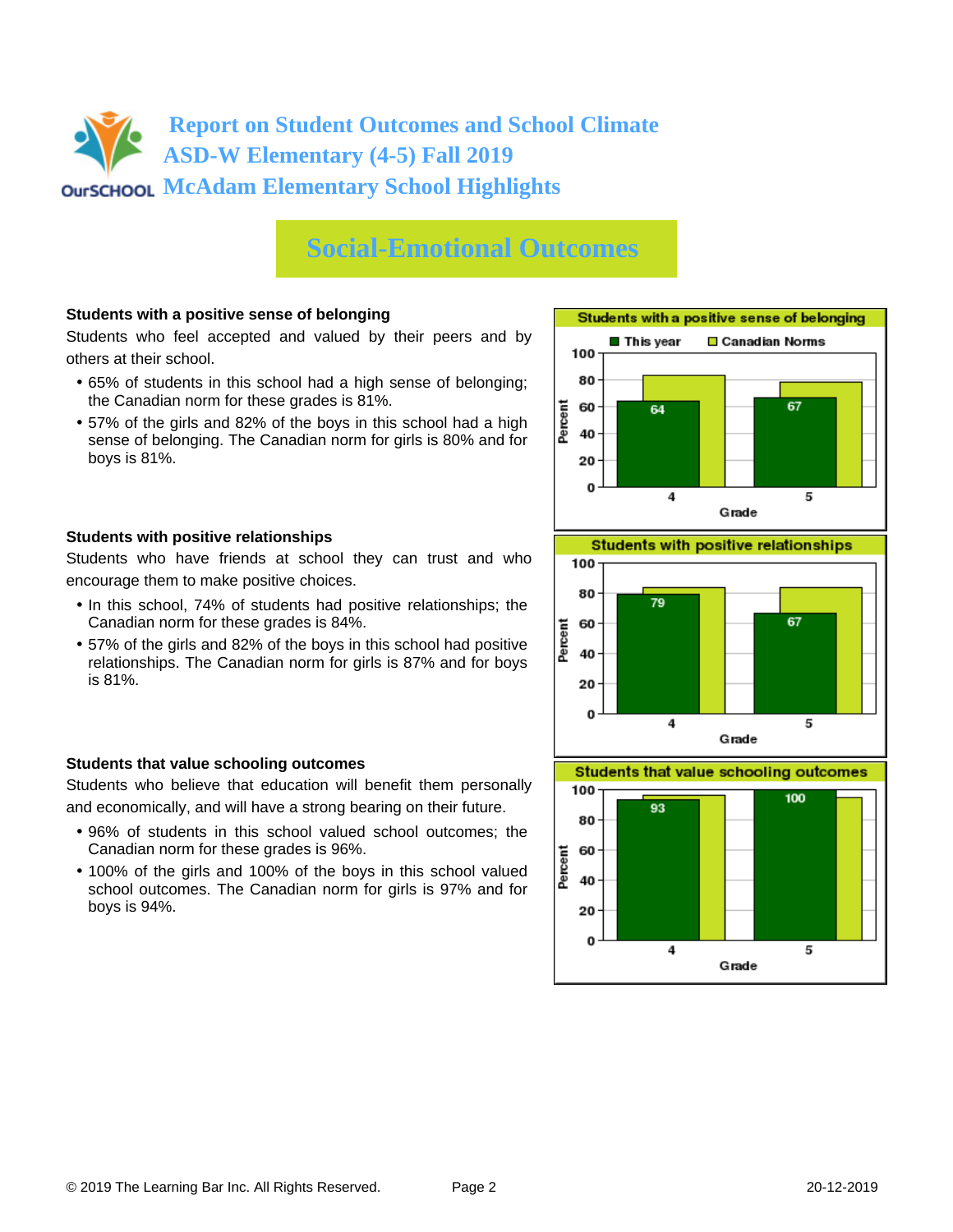# **Social-Emotional Outcomes**

### **Students with positive homework behaviours**

Students who do homework for their classes with a positive attitude and in a timely manner.

- In this school, 45% of students had positive homework behaviours; the Canadian norm for these grades is 69%.
- 14% of the girls and 60% of the boys in this school had positive homework behaviours. The Canadian norm for girls is 75% and for boys is 63%.

#### **Students with positive behaviour at school**

Students that do not get in trouble at school for disruptive or inappropriate behaviour.

- In this school, 74% of students had positive behaviour; the Canadian norm for these grades is 91%.
- 71% of the girls and 82% of the boys in this school with positive student behaviour at school. The Canadian norm for girls is 95% and for boys is 86%.

#### **Students who are interested and motivated**

Students who are interested and motivated in their learning.

- 74% of students in this school were interested and motivated; the Canadian norm for these grades is 87%.
- 86% of the girls and 82% of the boys in this school were interested and motivated. The Canadian norm for girls is 90% and for boys is 84%.







Grade

 $\overline{\mathbf{4}}$ 

20 O

5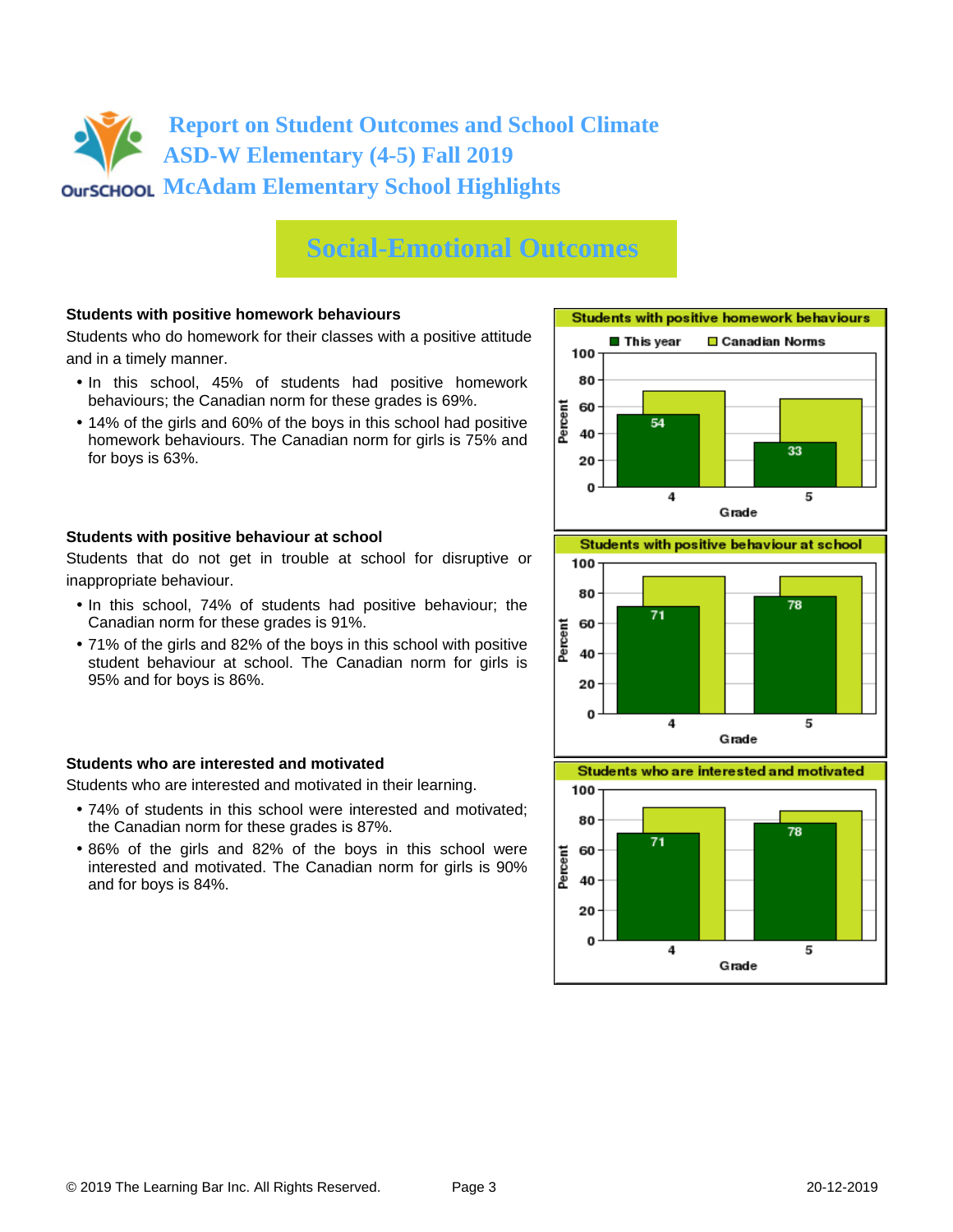

# **Social-Emotional Outcomes**

### **Effort**

Students who try hard to succeed in their learning.

- 96% of students in this school tried hard to succeed; the Canadian norm for these grades is 93%.
- 100% of the girls and 100% of the boys in this school tried hard to succeed. The Canadian norm for girls is 95% and for boys is 92%.

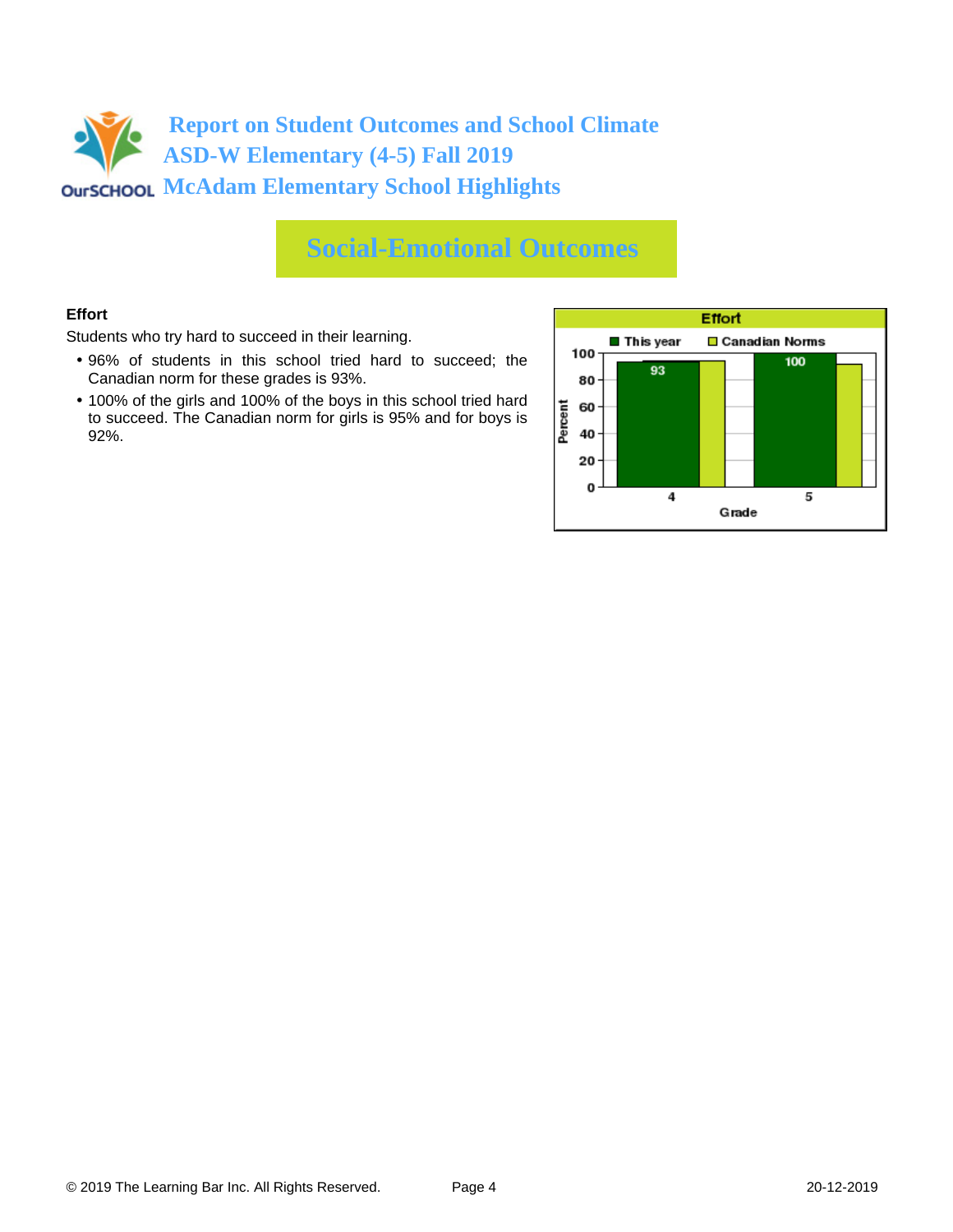# **DRIVERS of Student Outcomes**

### **Effective Learning Time**

Important concepts are taught well, class time is used efficiently, and homework and evaluations support course objectives.

- In this school, students rated effective classroom learning time 7.8 out of 10; the Canadian norm for these grades is 8.2.
- In this school, effective classroom learning time was rated 6.1 out of 10 by girls and 8.8 out of 10 by boys. The Canadian norm for girls is 8.3 and for boys is 8.2.

#### $\blacksquare$  This vear Canadian Norms 10 8  $7.8$  $7.7$ 6 Score 4  $\overline{2}$  $\bf{0}$  $\ddot{4}$ 5 Grade **Relevance** 10 8 8.0  $7.8$ 6 Score 4  $\overline{2}$  $\bf{0}$ 5  $\overline{\bf{4}}$ Grade **Rigor** 10

**Effective Learning Time** 



#### **Relevance**

**Rigor**

helps them learn.

is 8.3.

norm for these grades is 8.4.

Students who find classroom instruction relevant to their everyday lives.

- In this school, students rated relevance 7.9 out of 10; the Canadian norm for these grades is 8.1.
- In this school, relevance was rated 8 out of 10 by girls and 8.4 out of 10 by boys. The Canadian norm for girls is 8.2 and for boys is 8.

Students who find the classroom instruction is well-organized, with a clear purpose, and with immediate and appropriate feedback that

• In this school, students rated rigor 8.1 out of 10; the Canadian

• In this school, rigor was rated 7.1 out of 10 by girls and 8.5 out of 10 by boys. The Canadian norm for girls is 8.5 and for boys

#### © 2019 The Learning Bar Inc. All Rights Reserved. Page 5 20-12-2019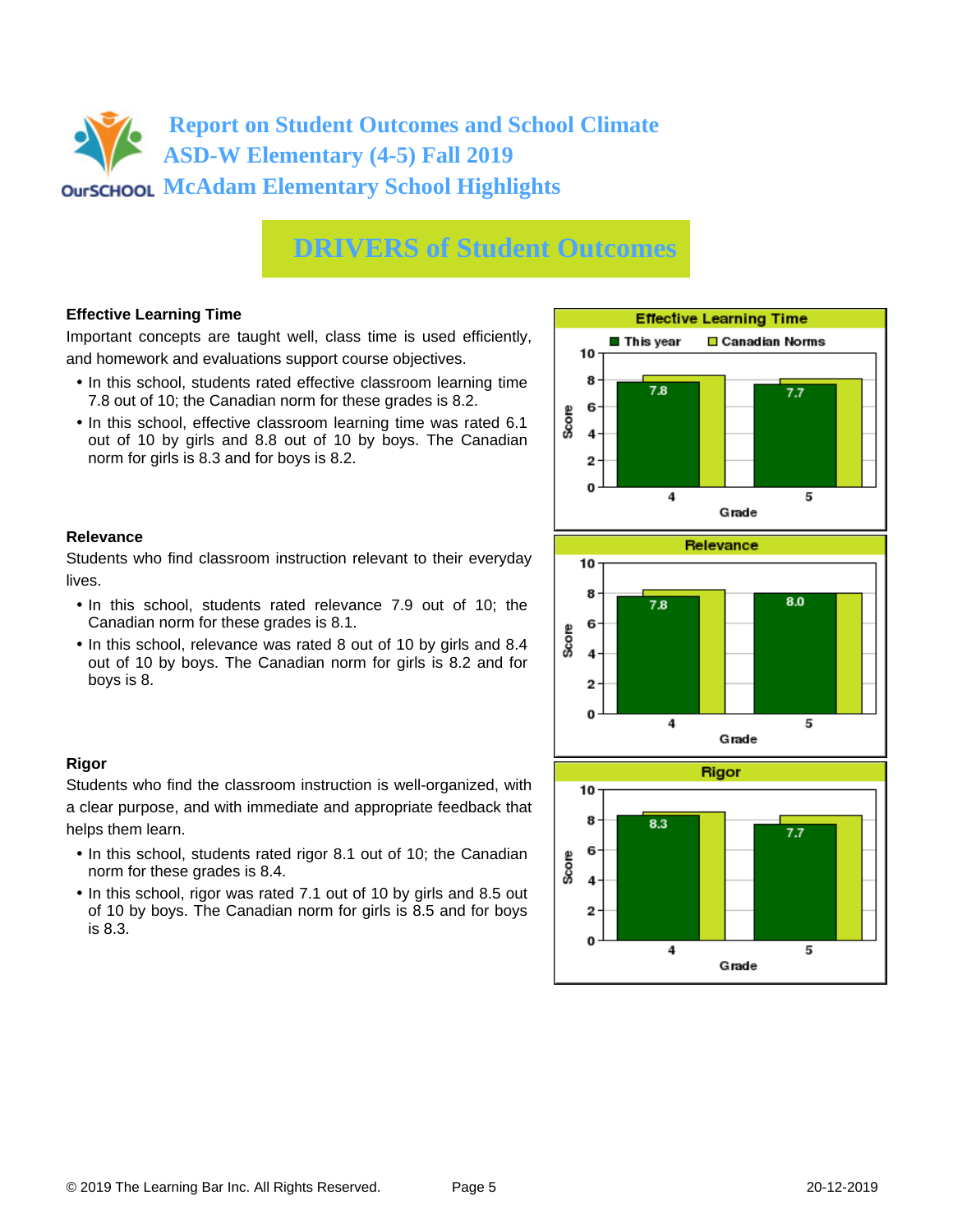# **DRIVERS of Student Outcomes**

### **Bullying and Exclusion**

Students who are subjected to physical, social, or verbal bullying, or are bullied over the internet.

- 26% of students in this school were victims of moderate to severe bullying in the previous month; the Canadian norm for these grades is 30%.
- 29% of the girls and 18% of the boys in this school were victims of moderate to severe bullying in the previous month. The Canadian norm for girls is 27% and for boys is 32%.

### **Feel safe attending this school**

Students who feel safe at school as well as going to and from school.

- 57% of students felt safe attending the school; the Canadian norm for these grades is 65%.
- 43% of the girls and 73% of the boys felt safe attending the school. The Canadian norm for girls is 67% and for boys is 64%.







### **Advocacy at school**

Students who feel they have someone at school who consistently provides encouragement and can be turned to for advice.

- In this school, students rated advocacy at school 6.2 out of 10; the Canadian norm for these grades is 6.4.
- In this school, advocacy at school was rated 5.4 out of 10 by girls and 7.1 out of 10 by boys. The Canadian norm for girls is 6.5 and for boys is 6.4.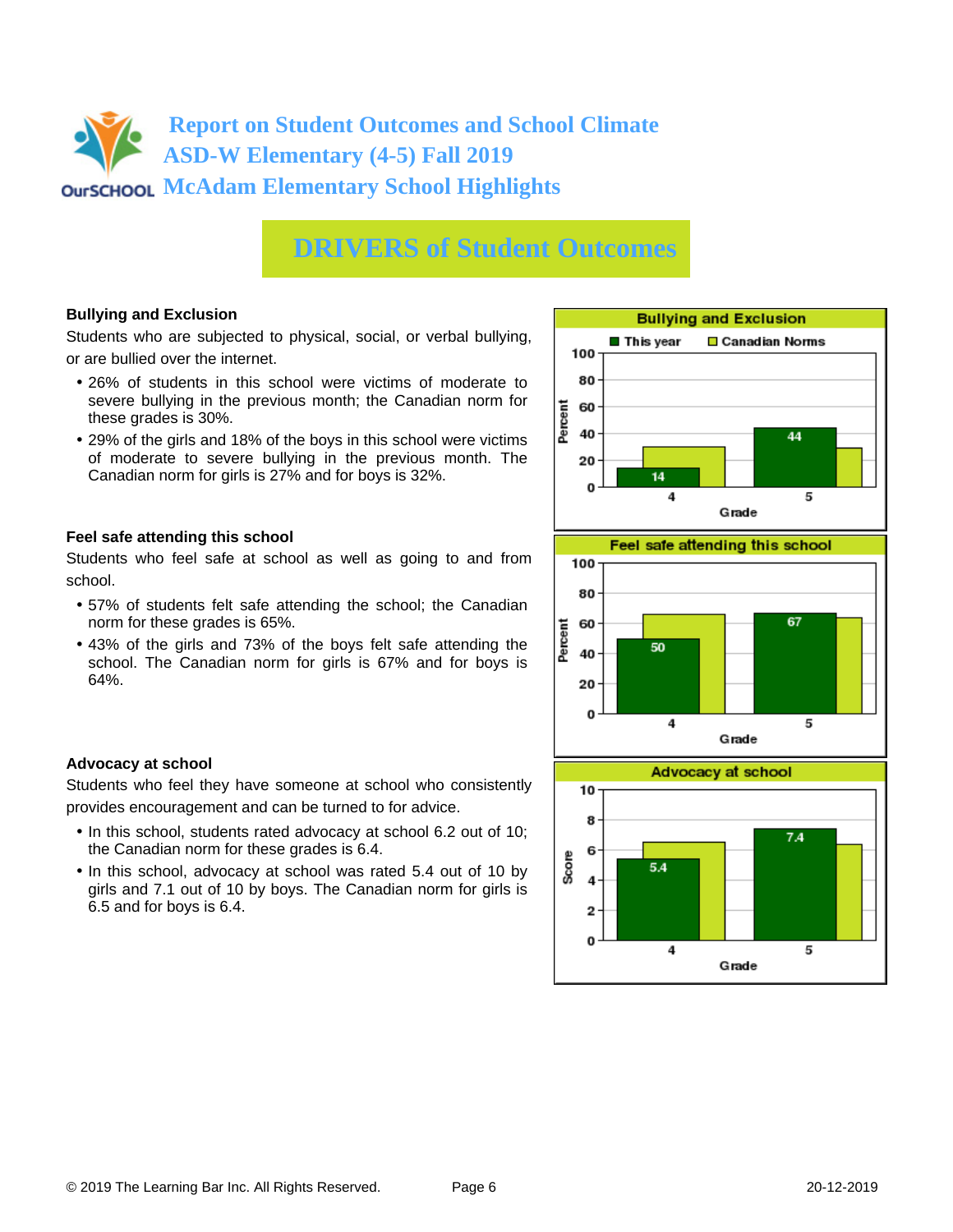# **DRIVERS of Student Outcomes**

#### **Positive teacher-student relations**

Students who feel teachers are responsive to their needs, and encourage independence with a democratic approach.

- In this school, positive teacher-student relations were rated 8.2 out of 10; the Canadian norm for these grades is 8.4.
- In this school, positive teacher-student relations were rated 7.4 out of 10 by girls and 9.3 out of 10 by boys. The Canadian norm for girls is 8.6 and for boys is 8.3.

#### **Positive learning climate**

There are clear rules and expectations for classroom behaviour. Students understand these and teachers maintain high expectations that they be followed.

- In this school, students rated disciplinary climate of the classroom 6.9 out of 10; the Canadian norm for these grades is 7.
- In this school, disciplinary climate of the classroom was rated 7 out of 10 by girls and 7.3 out of 10 by boys. The Canadian norm for girls is 7.1 and for boys is 7.

#### **Expectations for success**

The school staff emphasizes academic skills and hold high expectations for all students to succeed.

- In this school, students rated teachers' expectations for academic success 8.7 out of 10; the Canadian norm for these grades is 8.7.
- In this school, teachers' expectations for academic success were rated 8.6 out of 10 by girls and 9.1 out of 10 by boys. The Canadian norm for girls is 8.8 and for boys is 8.6.





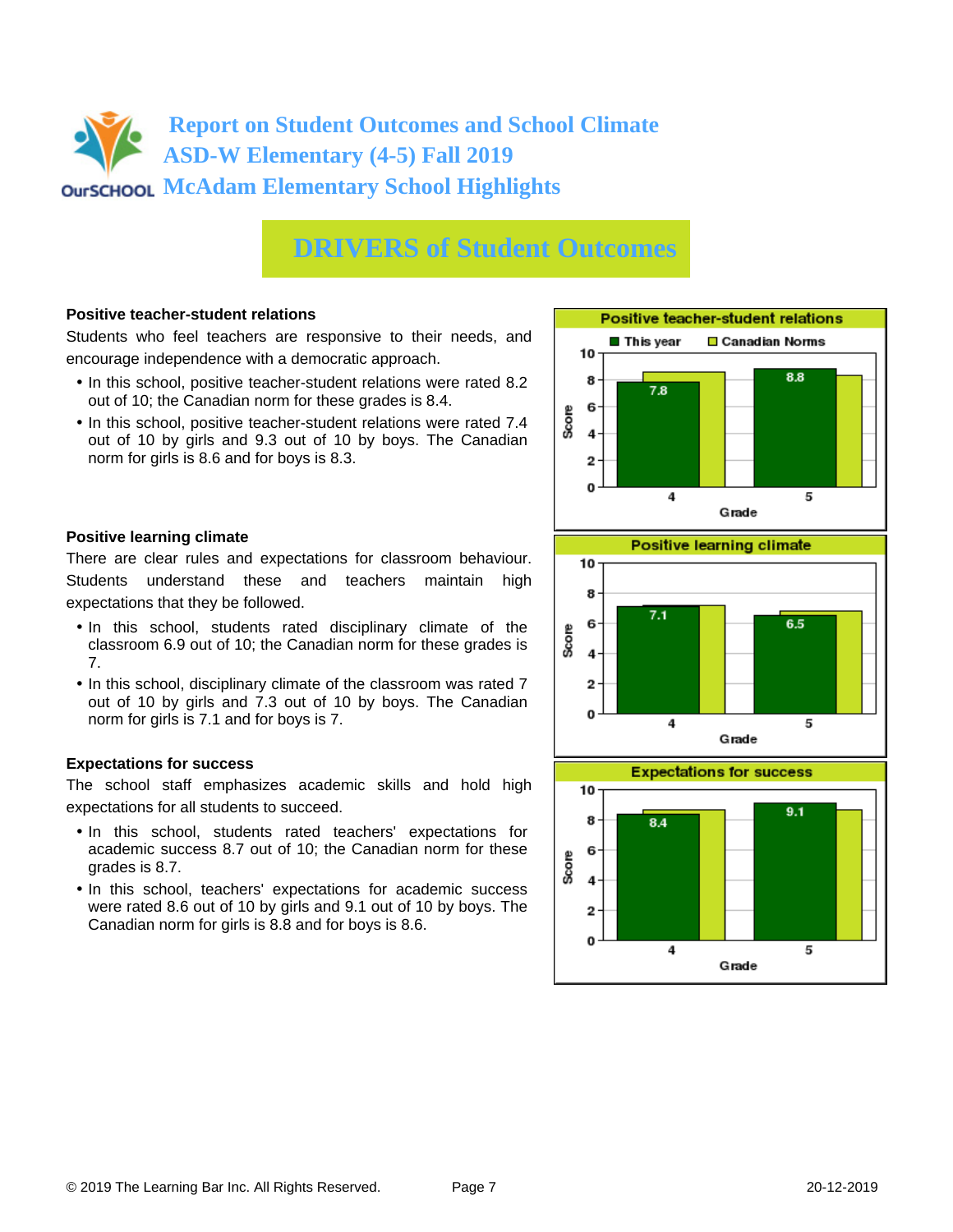# **Demographic Factors**

### **Language spoken at home**

Students are asked to indicate the language they speak most often at home.

- 96% of students in this school speak English at home.
- 0% of students in this school speak French at home.
- 0% of students in this school speak other languages at home.
- 4% of students in this school speak English and French at home.
- 0% of students in this school speak English and another languages at home.
- 0% of students in this school speak French and another languages at home.

#### **Time student has lived in Canada**

Students who were born in Canada.

- 96% of students in this school were born in Canada.
- 100% of the girls and 91% of the boys in this school were born in Canada.





#### **Indigenous Status**

Students who identified as Indigenous, that is, First Nations, Métis, or Inuk.

• 17% of students in this school identified as Indigenous.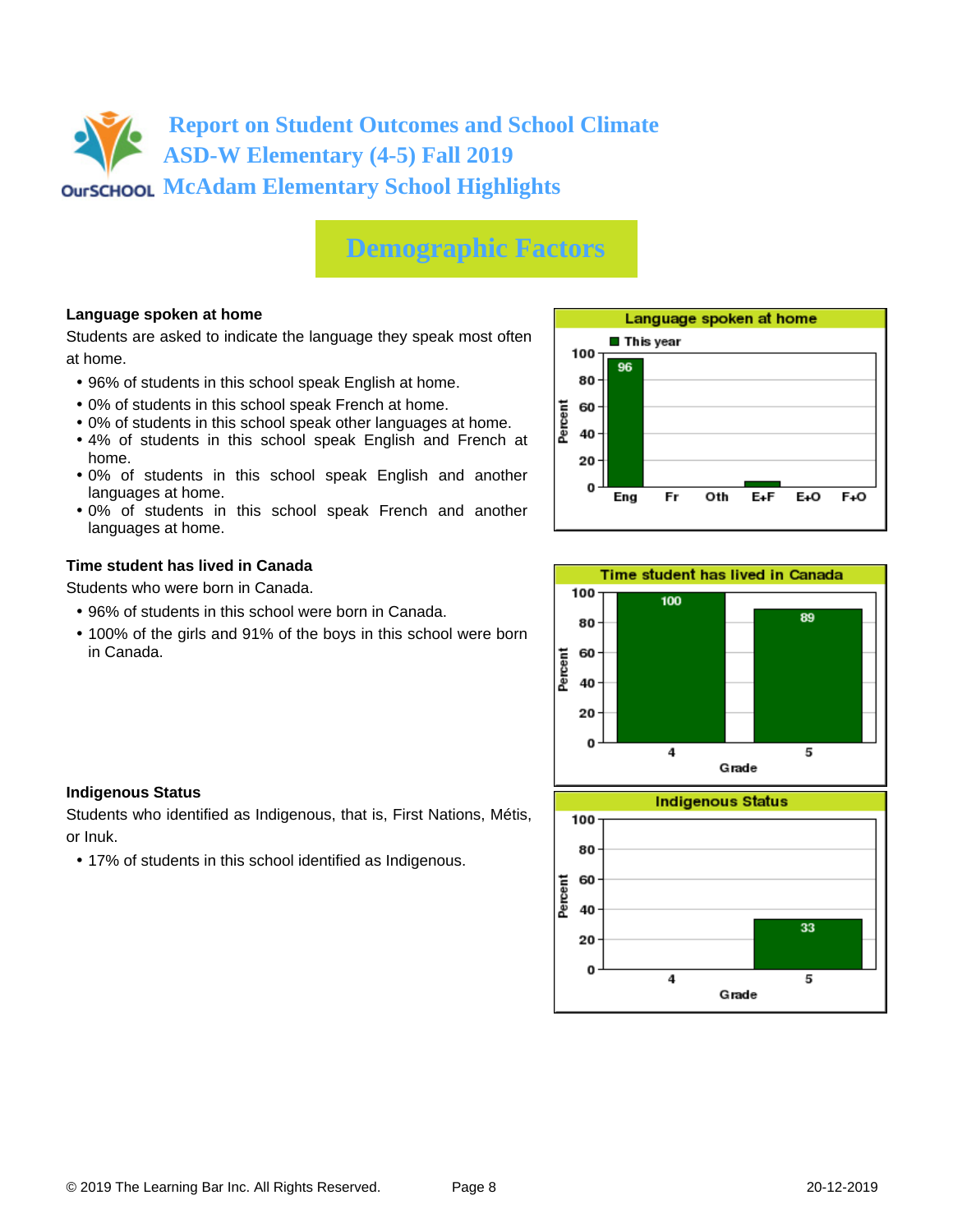

**Custom Measure**

#### **% Students with a Personalized Learning Plan, (NB EECD)**

Personalized Learning Plan, Yes/No - NB EECD Custom Question

Percentage of students that answer 'Yes' to the question: "I have a Personalized Learning Plan:"

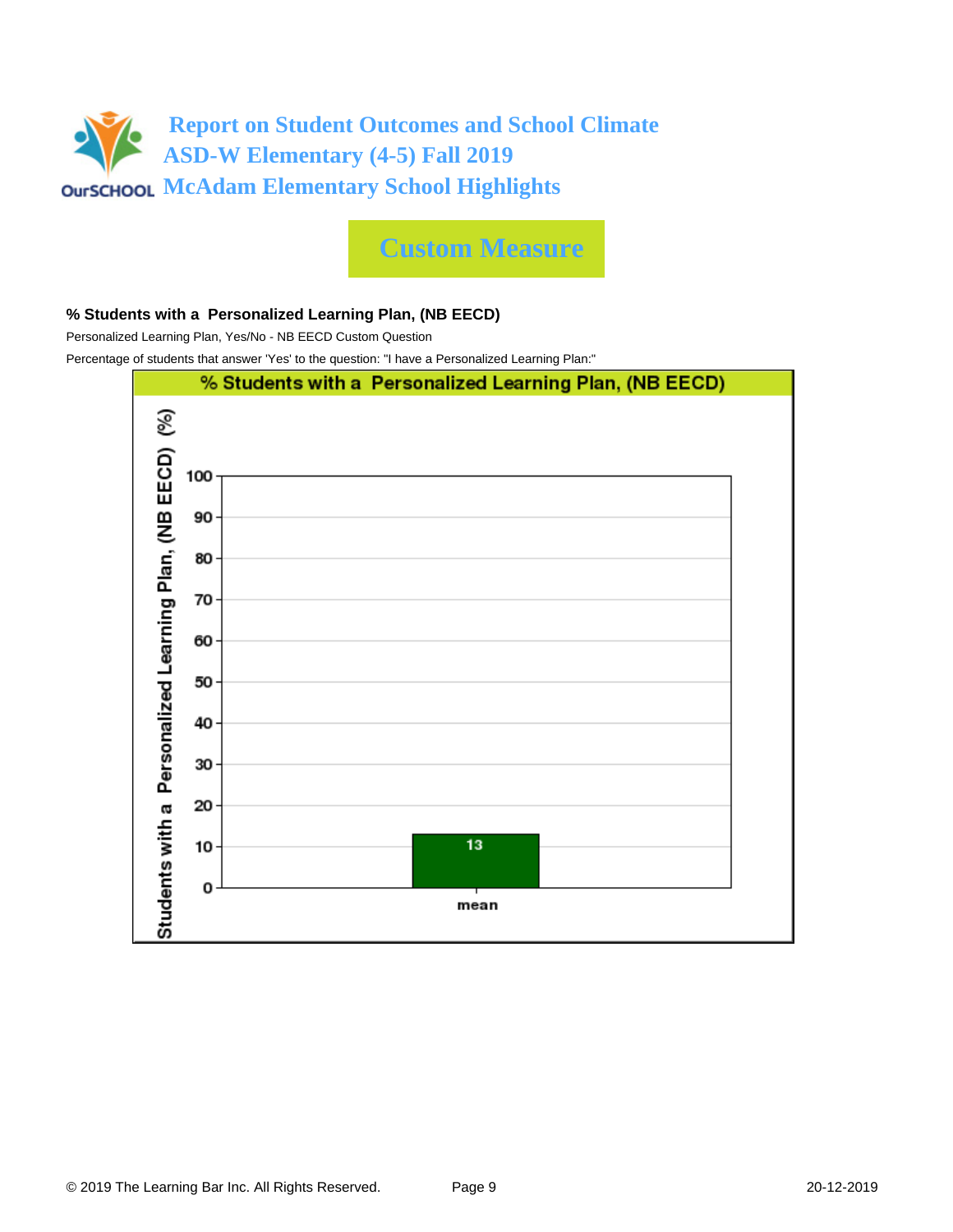

**Custom Measure**

#### **% Enrolled in FSL (NB EECD)**

Enrolled in FSL - NB EECD Custom Question

The percentage of students that indicated they were enrolled in French Immersion.